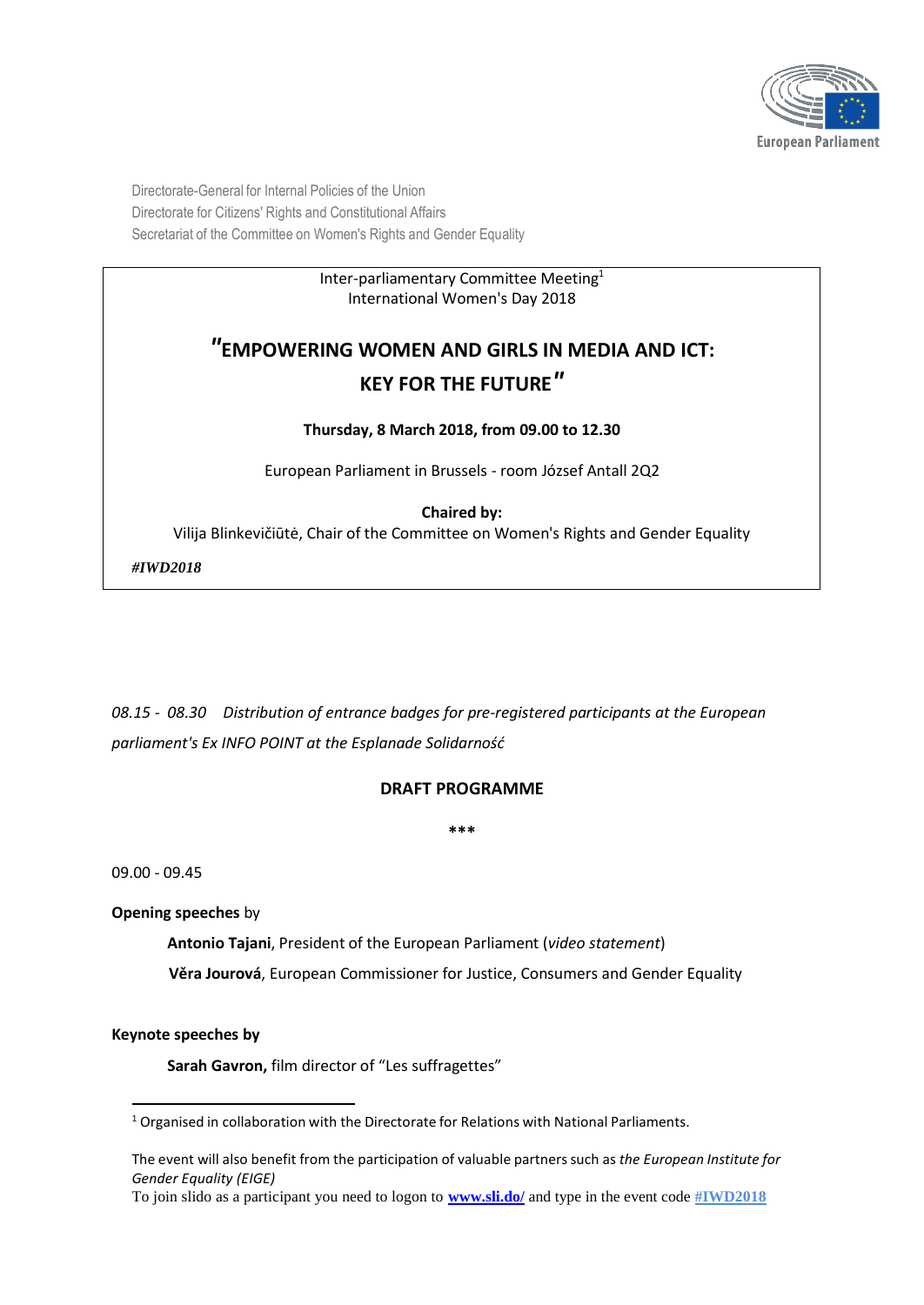**Pilar Jurado**, singer, founder of MadwomenFest festival

**\*\*\***

## *09.45 - 10.35 "Women shaping media"*

**Moderator:** MEP Liliana Rodrigues (S&D, Portugal)

**Presentation by:** Ms Gülsün Bilgehan, Member of the Parliamentary Assembly of the Council of Europe

**Debate Closing remarks:** MEP Michaela Šojdrová (EPP, Czech Republic)

**\*\*\***

## *10.35 - 11.25 "Empowering women and girls through digital inclusion"*

**Moderator**: MEP Agnieszka Kozłowska-Rajewicz (EPP, Poland)

**Presentation by:** Mariya Gabriel, Commissioner for Digital Economy and Society, European Commission **Video announcement** by Carlos Moedas, Commissioner for Research, Science and Innovation,

European Commission

**Debate Closing remarks:** MEP Izaskun Bilbao Barandica (ALDE, Spain)

**\*\*\***

# *11.25 - 12.15 "Women's movements on the rise: advancing equality in the digital age"*

**Moderator**: MEP Terry Reintke (Greens/EFA, Germany)

**Presentation by:** Dagmar Schumacher, Director, UN Women Brussels Office

**Debate Closing remarks**

**\*\*\***